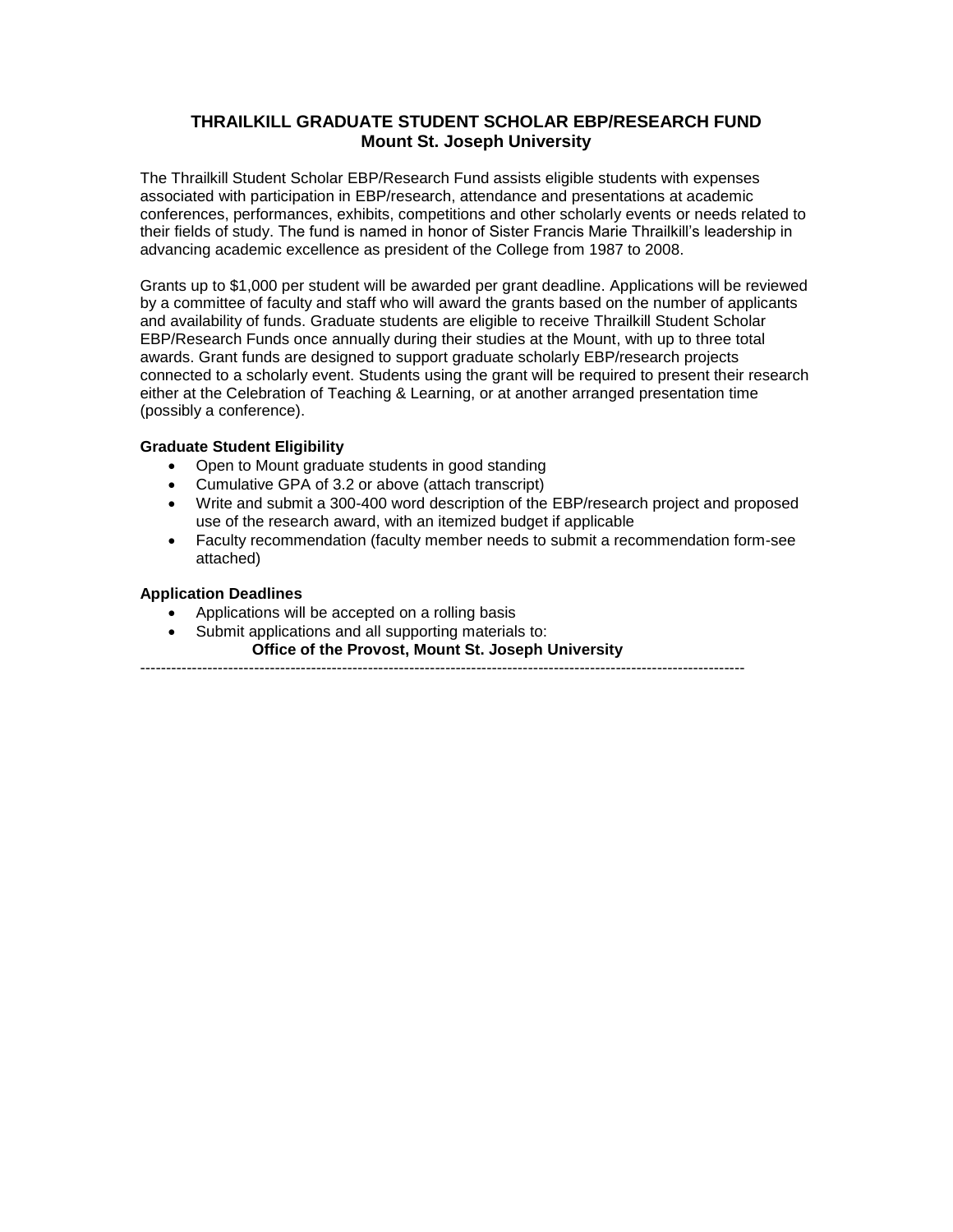# **APPLICATION FORM THRAILKILL STUDENT SCHOLAR RESEARCH FUND**

| Student Name                                                                                                               |                                             |
|----------------------------------------------------------------------------------------------------------------------------|---------------------------------------------|
|                                                                                                                            |                                             |
|                                                                                                                            | Expected date of graduation _______________ |
| Student ID __________________________                                                                                      |                                             |
| Student current cumulative GPA ________                                                                                    |                                             |
| <b>EBP/Research Opportunity</b><br>$\circ$ 1. Travel to attend a conference<br>$\circ$ 2 Travel to present at a conference |                                             |

- **z.** Travel to present at a conference
- o 3. EBP/Research activity: Execution of Original Research
	- *or* Evidence Based Practice Project

### **Specific application requirements by EBP/research opportunity:**

#### **1. Travel to attend a conference**

Name of conference:\_\_\_\_\_\_\_\_\_\_\_\_\_\_\_\_\_\_\_\_\_\_\_\_\_\_\_\_\_\_\_\_\_\_\_\_\_\_\_\_\_\_\_\_\_\_\_\_\_\_\_\_\_\_\_\_\_\_\_\_

Conference location: **Example 20** and  $\overline{a}$  and  $\overline{b}$  and  $\overline{c}$  and  $\overline{d}$  and  $\overline{c}$  and  $\overline{c}$  and  $\overline{c}$  and  $\overline{c}$  and  $\overline{c}$  and  $\overline{c}$  and  $\overline{c}$  and  $\overline{c}$  and  $\overline{c}$  and  $\overline{c}$  and  $\$ 

Travel plans (drive, fly, hotel stay, etc.): \_\_\_\_\_\_\_\_\_\_\_\_\_\_\_\_\_\_\_\_\_\_\_\_\_\_\_\_\_\_\_\_\_\_\_\_\_\_\_\_\_\_\_\_\_

Dates: \_\_\_\_\_\_\_\_\_\_\_\_\_\_\_\_\_\_\_\_\_\_\_\_\_\_\_\_\_\_\_\_\_\_\_\_\_\_\_\_\_\_\_\_\_\_\_\_\_

Attached a 300-400 word essay describing the benefits of the specific conference opportunity contributes to your professional growth and development in the field.

\_\_\_\_\_\_\_\_\_\_\_\_\_\_\_\_\_\_\_\_\_\_\_\_\_\_\_\_\_\_\_\_\_\_\_\_\_\_\_\_\_\_\_\_\_\_\_\_\_\_\_\_\_\_\_\_\_\_\_\_\_\_\_\_\_\_\_\_\_\_\_\_\_\_\_\_\_

Attach a copy of your transcript

| I have asked    | of the MSJU's faculty to submit a |  |  |
|-----------------|-----------------------------------|--|--|
| recommendation. |                                   |  |  |

\_\_\_\_\_\_\_\_\_\_\_\_\_\_\_\_\_\_\_\_\_\_\_\_\_\_\_\_\_\_\_\_\_\_\_\_\_\_\_\_\_\_\_\_\_\_\_\_\_\_\_\_\_\_\_\_\_\_\_\_\_

Student's signature Date Date Contract and Date Date Date

Office Use Only Date Received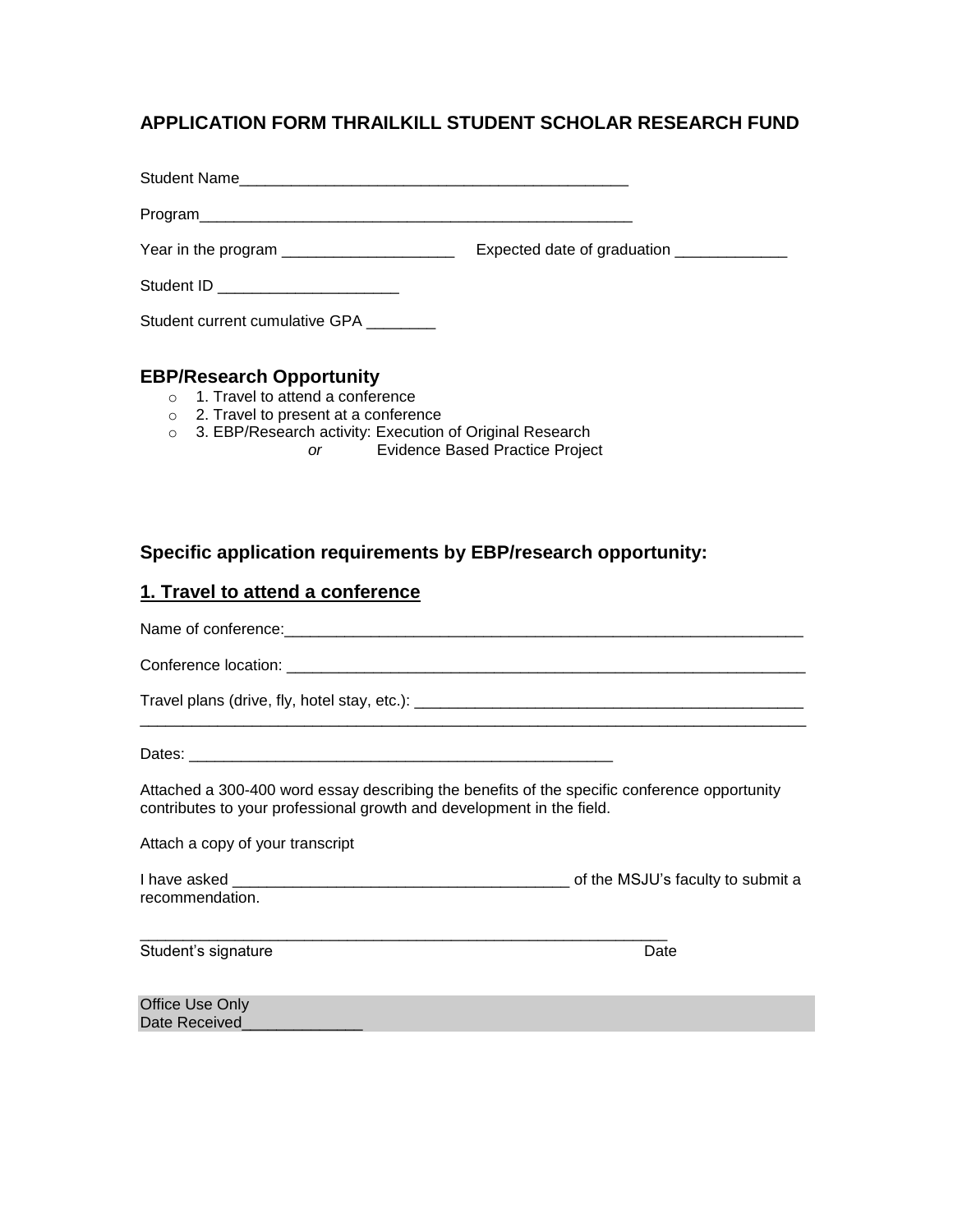### **2. Travel to present at a conference**

Name of conference:\_\_\_\_\_\_\_\_\_\_\_\_\_\_\_\_\_\_\_\_\_\_\_\_\_\_\_\_\_\_\_\_\_\_\_\_\_\_\_\_\_\_\_\_\_\_\_\_\_\_\_\_\_\_\_\_\_\_\_\_

Conference location: \_\_\_\_\_\_\_\_\_\_\_\_\_\_\_\_\_\_\_\_\_\_\_\_\_\_\_\_\_\_\_\_\_\_\_\_\_\_\_\_\_\_\_\_\_\_\_\_\_\_\_\_\_\_\_\_\_\_\_\_

Travel plans (drive, fly, hotel stay, etc.): \_\_\_\_\_\_\_\_\_\_\_\_\_\_\_\_\_\_\_\_\_\_\_\_\_\_\_\_\_\_\_\_\_\_\_\_\_\_\_\_\_\_\_\_\_

Dates: **Dates: Example 20** 

Attached a 300-400 word essay describing your presentation at the conference and how your presentations contributes to the scholarly project and profession and/or how this opportunity contributes to your professional growth and development in the field.

Was the research or project you are presenting on required as part of your course work in your program? If so what course? \_\_\_\_\_\_\_\_\_\_\_\_\_\_\_\_\_\_\_\_\_\_\_\_\_\_\_\_\_\_\_\_\_\_\_\_\_\_\_\_\_\_\_\_\_\_\_\_\_\_\_\_\_\_\_\_\_\_\_\_\_\_\_\_\_\_\_\_\_\_\_\_\_\_\_

Was your research or project funded by the **Thrailkill Student Scholarship Fund** or any other MSJU funding? \_\_\_\_\_\_\_\_\_\_\_\_\_\_\_\_\_\_\_\_\_\_\_\_\_\_\_\_\_\_\_\_\_\_\_\_\_\_\_\_\_\_\_\_\_\_\_\_\_\_\_\_\_\_\_\_\_\_\_\_\_\_\_\_\_\_\_\_\_\_\_\_\_\_\_

Attach a copy of your transcript

I have asked  $\frac{1}{1}$  are  $\frac{1}{1}$  are  $\frac{1}{1}$  are  $\frac{1}{1}$  are  $\frac{1}{1}$  are  $\frac{1}{1}$  are  $\frac{1}{1}$  of the MSJU's faculty to submit a recommendation Faculty Rating Form.

\_\_\_\_\_\_\_\_\_\_\_\_\_\_\_\_\_\_\_\_\_\_\_\_\_\_\_\_\_\_\_\_\_\_\_\_\_\_\_\_\_\_\_\_\_\_\_\_\_\_\_\_\_\_\_\_\_\_\_\_\_

Student's signature Date

Office Use Only Date Received